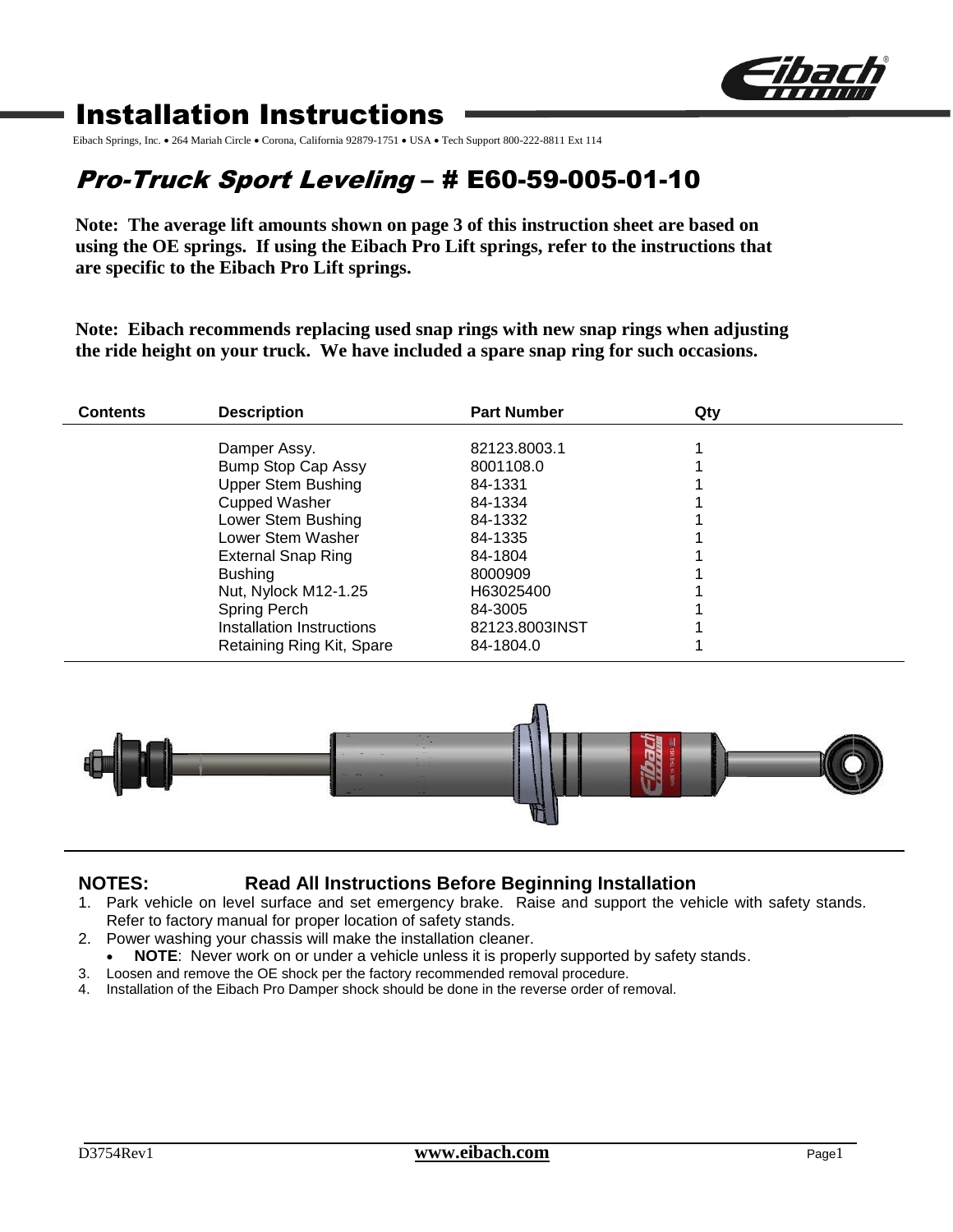

## Shock Instructions and Safety Tips

#### *Installation*

#### **IMPORTANT NOTES:**

- Any time you are working under a vehicle, be sure to use the proper jack stands and tire chocks to prevent any shifting or slipping of the car. Never use a jack only to support the vehicle while changing shocks.
- Inspect shock brackets or mounting points before installation to make sure they are not broken or bent.
- Do not attempt to disassemble these shocks. Return damaged shocks to EIBACH SPRINGS for any necessary service or repairs.

### **PLEASE READ THESE INSTRUCTIONS ENTIRELY BEFORE BEGINNING**

• Proper installation is a must to realize the maximum performance improvements. Follow these steps carefully.

#### **USE THE RIGHT SHOCK FOR YOUR VEHICLE**

- Use EIBACH SPRINGS shocks only for the applications for which they are listed. Each shock is specifically tuned for that vehicle's weight, suspension geometry, and other characteristics.
- Compare original shock mounting style and hardware with your new shocks before starting installation. If original hardware is not reusable, it should be replaced with OEM quality and style hardware.
- Shocks are tuned to vehicle manufacturer's recommendation for tire pressure, not necessarily the max inflation pressure listed on sidewall of tire.

#### **IMPORTANT INSTALLATION NOTES**

- If you are uncertain of proper shock installation procedure, please consult appropriate service manual. Torque all fasteners to vehicle manufacturer's specs. Note: On Post Mount shocks, finger tighten nut to achieve zero clearance between the retaining washers and the bushings, then continue to tighten approximately 5-6 turns to achieve proper pre-load. Bushings should be slightly bulged. Secure with Jam Nut. On some vehicles, nut may bottom out on stud before 5-6 turns, which is proper for those applications.
- OEM mounting hardware may be either standard or metric. Make sure you have the proper tools before starting. Do not interchange hardware. Use new mounting hardware provided with your shocks, and re-use original mounting hardware in all other locations.
- EIBACH SPRINGS shocks have a high-pressure nitrogen gas charge and may come with a restraining strap, which holds the shock in a compressed position. To ease most installations, leave the strap on until you have secured one end of the shock, then cut the strap and quickly guide the other end of the shock into position as it expands. Strap must be cut before some installations, such as when strap goes around post.
- Wire ties are provided to secure the shock boot to the shock body. On some installations (especially where the shock must pass through a hole in the lower control arm), it is necessary to put the wire tie on after the shock is installed.
- After installing shocks and before driving vehicle, check for clearance of exhaust, brake or gas lines, electrical wiring, etc.
- After installation, drive the vehicle cautiously for the first few miles to develop a feel for the improved handling and ride quality. After 10 miles, inspect installation, re-check torque on all fasteners, and verify adequate component clearance.